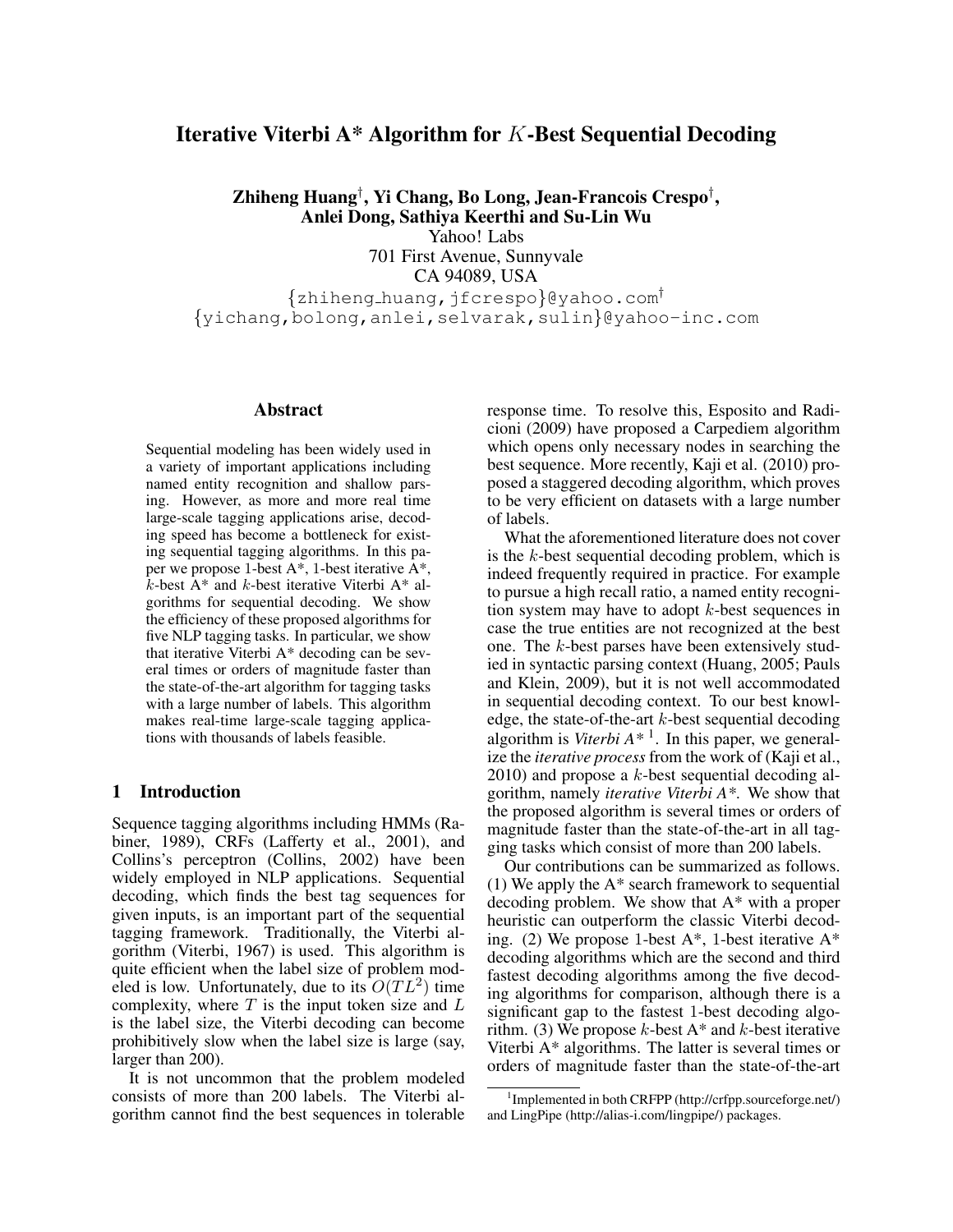$k$ -best decoding algorithm. This algorithm makes real-time large-scale tagging applications with thousands of labels feasible.

#### 2 Problem formulation

In this section, we formulate the sequential decoding problem in the context of perceptron algorithm (Collins, 2002) and CRFs (Lafferty et al., 2001). All the discussions apply to HMMs as well. Formally, a perceptron model is

$$
f(\mathbf{y}, \mathbf{x}) = \sum_{t=1}^{T} \sum_{k=1}^{K} \theta_k f_k(y_t, y_{t-1}, \mathbf{x}_t),
$$
 (1)

and a CRFs model is

$$
p(\mathbf{y}|\mathbf{x}) = \frac{1}{Z(\mathbf{x})} \exp\{\sum_{t=1}^{T} \sum_{k=1}^{K} \theta_k f_k(y_t, y_{t-1}, \mathbf{x}_t)\}, \quad (2)
$$

where x and y is an observation sequence and a label sequence respectively, t is the sequence position, T is the sequence size,  $f_k$  are feature functions and K is the number of feature functions.  $\theta_k$  are the parameters that need to be estimated. They represent the importance of feature functions  $f_k$  in prediction. For CRFs,  $Z(\mathbf{x})$  is an instance-specific normalization function

$$
Z(\mathbf{x}) = \sum_{\mathbf{y}} \exp\{\sum_{t=1}^{T} \sum_{k=1}^{K} \theta_k f_k(y_t, y_{t-1}, \mathbf{x}_t)\}.
$$
 (3)

If  $x$  is given, the decoding is to find the best  $y$  which maximizes the score of  $f(\mathbf{y}, \mathbf{x})$  for perceptron or the probability of  $p(y|x)$  for CRFs. As  $Z(x)$  is a constant for any given input sequence x, the decoding for perceptron or CRFs is identical, that is,

$$
\underset{\mathbf{y}}{\arg\max} f(\mathbf{y}, \mathbf{x}).\tag{4}
$$

To simplify the discussion, we divide the features into two groups: unigram label features and bigram label features. Unigram features are of form  $f_k(y_t, \mathbf{x}_t)$  which are concerned with the current label and arbitrary feature patterns from input sequence. Bigram features are of form  $f_k(y_t, y_{t-1}, \mathbf{x}_t)$ which are concerned with both the previous and the current labels. We thus rewrite the decoding problem as

$$
\arg\max_{\mathbf{y}} \sum_{t=1}^{T} \left( \sum_{k=1}^{K_1} \theta_k^1 f_k^1(y_t, \mathbf{x}_t) + \sum_{k=1}^{K_2} \theta_k^2 f_k^2(y_t, y_{t-1}, \mathbf{x}_t) \right).
$$
\n(5)

For a better understanding, one can interpret the term  $\sum_{k=1}^{K_1} \theta_k^1 f_k^1(y_t, \mathbf{x}_t)$  as node  $y_t$ 's score at position  $\bar{t}$ , and interpret the term

 $\sum_{k=1}^{K_2} \theta_k^2 f_k^2(y_t, y_{t-1}, \mathbf{x}_t)$  as edge  $(y_{t-1}, y_t)$ 's score. So the sequential decoding problem is cast as a max score pathfinding problem<sup>2</sup>. In the discussion hereafter, we assume scores of nodes and edges are pre-computed (denoted as  $n(y_t)$  and  $e(y_{t-1}, y_t)$ ), and we can thus focus on the analysis of different decoding algorithms.

### 3 Background

We present the existing algorithms for both 1-best and  $k$ -best sequential decoding in this section. These algorithms serve as basis for the proposed algorithms in Section 4.

#### 3.1 1-Best Viterbi

The Viterbi algorithm is a classic dynamic programming based decoding algorithm. It has the computational complexity of  $\tilde{O}(TL^2)$ , where T is the input sequence size and  $L$  is the label size<sup>3</sup>. Formally, the Viterbi computes  $\alpha(y_t)$ , the best score from starting position to label  $y_t$ , as follows.

$$
\max_{y_{t-1}} (\alpha_{y_{t-1}} + e(y_{t-1}, y_t)) + n(y_t), \qquad (6)
$$

where  $e(y_{t-1}, y_t)$  is the edge score between nodes  $y_{t-1}$  and  $y_t$ ,  $n(y_t)$  is the node score for  $y_t$ . Note that the terms  $\alpha_{y_{t-1}}$  and  $e(y_{t-1}, y_t)$  take value 0 for  $t = 0$  at initialization. Using the recursion defined above, we can compute the highest score at end position  $T - 1$  and its corresponding sequence. The recursive computation of  $\alpha_{y_t}$  is denoted as forward pass since the computing traverses the lattice from left to right. Conversely, the backward pass computes  $\beta_{y_t}$  as the follows.

$$
\max_{y_{t+1}} (\beta_{y_{t+1}} + e(y_t, y_{t+1}) + n(y_{t+1})).
$$
 (7)

Note that  $\beta y_{T-1} = 0$  at initialization. The max score can be computed using  $\max_{y_0} (\beta_0 + n(y_0)).$ We can use either forward or backward pass to compute the best sequence. Table 1 summarizes the computational complexity of all decoding algorithms including Viterbi, which has the complexity of  $TL^2$  for both best and worst cases. Note that N/A means the decoding algorithms are not applicable (for example, iterative Viterbi is not applicable to  $k$ -best decoding). The proposed algorithms (see Section 4) are highlighted in bold.

#### 3.2 1-Best iterative Viterbi

Kaji et al. (Kaji et al., 2010) presented an efficient sequential decoding algorithm named *staggered decoding*. We use the name *iterative Viterbi* to describe

 $2$ With the constraint that the path consists of one and only one node at each position.

<sup>&</sup>lt;sup>3</sup>We ignore the feature size terms for simplicity.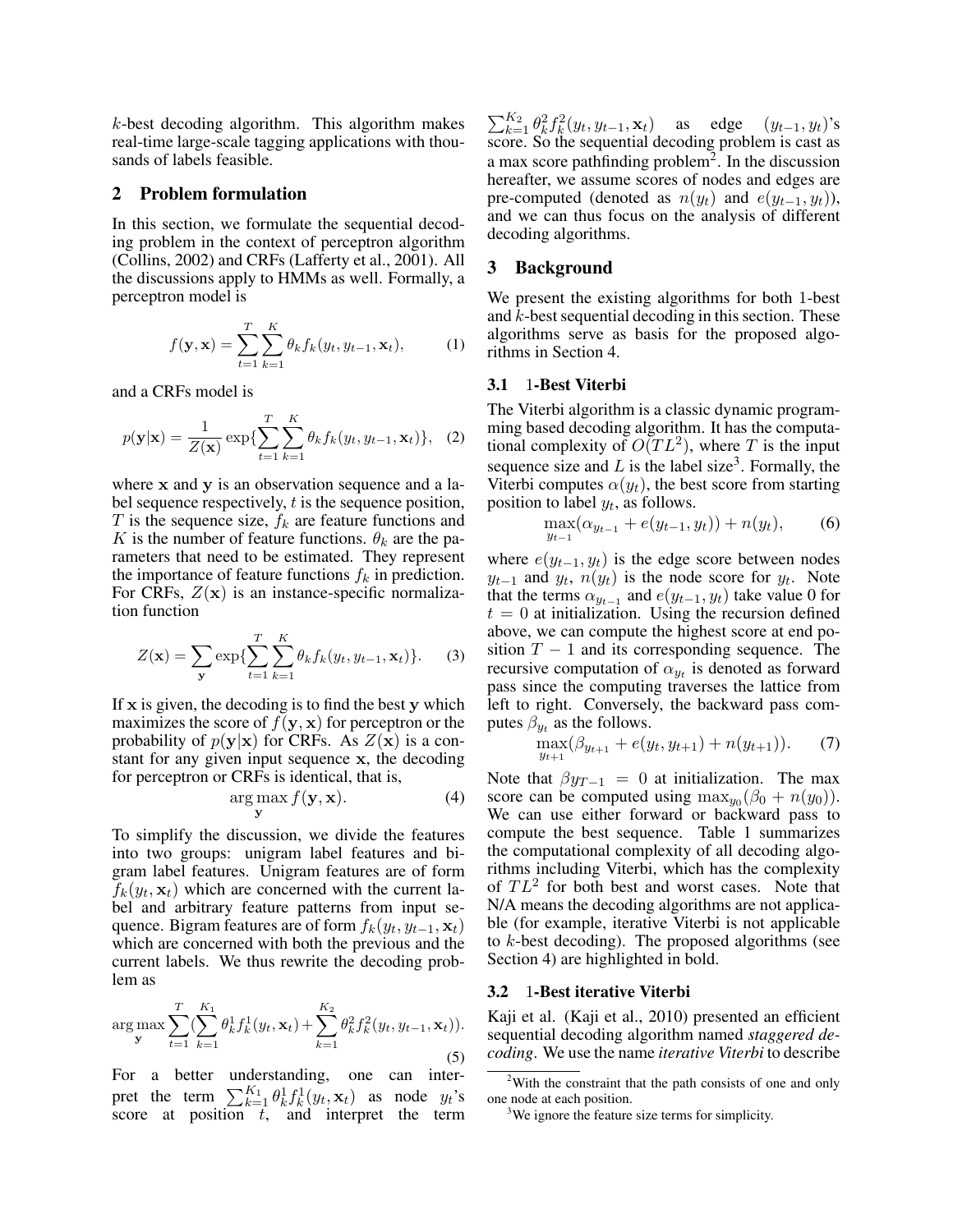this algorithm for the reason that the iterative process plays a central role in this algorithm. Indeed, this iterative process is generalized in this paper to handle k-best sequential decoding (see Section 4.4).

The main idea is to start with a coarse lattice which consists of both *active* labels and *degenerate* labels. A label is referred to as an *active label* if it is not grouped (e.g., all labels in Fig. 1 (a) and label  $A$  at each position in Fig. 1 (b)), and otherwise as an *inactive label* (i.e., dotted nodes). The new label, which is made by grouping the inactive labels, is referred to as a *degenerate label* (i.e., large nodes covering the dotted ones). Fig. 1 (a) shows a lattice which consists of active labels only and (b) shows a lattice which consists of both active and degenerate ones. The score of a degenerate label is the max score of inactive labels which are included in the degenerate label. Similarly, the edge score between a degenerate label z and an active label  $y'$  is the max edge score between any inactive label  $y \in z$  and  $y'$ , and the score of two degenerate labels  $\ddot{z}$  and  $z'$  is the max edge score between any inactive label  $y \in z$ and  $y' \in z'$ . Using the above definitions, the best sequence derived from a degenerate lattice would be the upper bound of the sequence derived from the original lattice. If the best sequence does not include any degenerate labels, it is indeed the best sequence for the original lattice.



Figure 1: (a) A lattice consisting of active labels only. (b) A lattice consisting of both active labels and degenerate ones. Each position has one active label (A) and one degenerate label (consisting of B, C. D, E, and F).

The pseudo code for this algorithm is shown in Algorithm 1. The lattice is initialized to include one active label and one degenerate label at each position (see Figure 1 (b)). Note that the labels are ranked by the probabilities estimated from the training data. The Viterbi algorithm is applied to the lattice to find the best sequence. If the sequence consists of active labels only, the algorithm terminates and returns such a sequence. Otherwise, the lower bound  $lb^4$  of the active sequence in the lattice is updated and the lattice is expanded. The lower bound can be initialized to the best sequence score using a beam search (with beam size being 1). After either a forward or a backward pass, the lower bound is assigned with

the best active sequence score  $best(lattice)^5$  if the former is less than the latter. The expansion of lattice ensures that the lattice has twice active labels as before at a given position. Figure 2 shows the column-wise expansion step. The number of active labels in the column is doubled only if the best sequence of the degenerate lattice passes through the degenerate label of that column.

| <b>Algorithm 1 Iterative Viterbi Algorithm</b> |  |
|------------------------------------------------|--|
| $1: lb =$ hest score from heam search          |  |

|     | 2: init lattice                                        |
|-----|--------------------------------------------------------|
|     | 3: for $i=0$ ;; $i++$ do                               |
| 4:  | if i $\%2 == 0$ then                                   |
| 5:  | $y = forward()$                                        |
| 6:  | else                                                   |
| 7:  | $y = \text{backward}()$                                |
| 8:  | end if                                                 |
| 9:  | <b>if</b> y consists of active labels only <b>then</b> |
| 10: | return y                                               |
| 11: | end if                                                 |
| 12: | if $lb < best(lattice)$ then                           |
| 13: | $lb = best(lattice)$                                   |
| 14: | end if                                                 |
| 15: | expand lattice                                         |
|     | $16:$ end for                                          |
|     |                                                        |

### Algorithm 2 Forward

1: for i=0; i < T; i++ do<br>2: Compute  $\alpha(u_i)$  and

- 2: Compute  $\alpha(y_i)$  and  $\beta(y_i)$  according to Equations (6) and (7)<br>3: **if**  $\alpha(y_i) + \beta(y_i) < lb$  then
- 3: if  $\alpha(y_i) + \tilde{\beta}(y_i) < lb$  then<br>4: prime  $y_i$  from the current
- 4: prune  $y_i$  from the current lattice<br>5: end if end if
- 6: end for
- 7: Node  $b = \arg \max_{y_{T-1}} \alpha(y_{T-1})$
- 8: return sequence back tracked by b

| $\overline{A}$<br>А<br>А<br>А<br>$\sqrt{B}$<br>---<br>B<br>B<br>В<br>---<br>1.<br>---<br>r.<br>$- - -$<br>---<br>---<br>$- - -$<br>. C "<br>ĮÇ.<br>C<br>11<br>$- - -$<br>$\left[\begin{smallmatrix}\bar{\mathbf{D}}\end{smallmatrix}\right]$<br>- - -<br>---<br>---<br>D<br>D<br>D<br>1.<br>1. <i>.</i><br>$- - -$<br>$- - -$<br>$\sim$ $-$<br>- - -<br>---<br>[Ē]<br>E<br>E<br>E<br>---<br>---<br>---<br>$- - -$<br>---<br>- -<br>۰<br>$- - -$<br>¦F<br>F<br>F<br>$F$ :<br>---<br>---<br>1. | А<br>  A<br>A<br>$\overline{A}$<br>---<br>¦B<br>B<br>$\overline{B}$<br>B<br>---<br>ה<br>יח<br>'cī<br>ič.<br>$- - -$<br>$\cdots$<br>---<br>$- - -$<br>$- - -$<br>$1 - - -$<br>---<br>$- - -$<br>D'<br>¦D¦<br>D<br>D<br>- - -<br>---<br>---<br>---<br>---<br>$ -$<br>$- - -$<br>---<br>Е<br>E<br>E<br>E<br>---<br>---<br>1. <i>.</i><br>- - -<br>$- - -$<br>$- - -$<br>$- - -$<br>$- - -$<br>F<br>F<br>F<br>l: F<br>$\blacksquare$<br>حفته<br>1.<br>د د ما<br>$- - -$ | А<br>А<br>A<br>A<br>$\overline{B}$<br>$\overline{B}$<br>B<br>$\overline{B}$<br>1.<br>ici<br>---<br>$\overline{\text{C}}$<br>$\mathsf{C}$<br>ŀС<br>22 S<br>---<br>---<br>---<br>$\mathbf D$<br>D<br>D,<br>D<br>- - -<br>.<br>Ë.<br>Ē<br>$- - -$<br>---<br>E<br>Е<br>- - -<br>r.<br>$\cdots$<br>$- - -$<br>$- - -$<br>$- -$<br>$- - -$<br>¦F<br>F<br>F<br>F<br>1. <i>.</i><br>$- - -$<br>---<br>--- |
|----------------------------------------------------------------------------------------------------------------------------------------------------------------------------------------------------------------------------------------------------------------------------------------------------------------------------------------------------------------------------------------------------------------------------------------------------------------------------------------------|---------------------------------------------------------------------------------------------------------------------------------------------------------------------------------------------------------------------------------------------------------------------------------------------------------------------------------------------------------------------------------------------------------------------------------------------------------------------|---------------------------------------------------------------------------------------------------------------------------------------------------------------------------------------------------------------------------------------------------------------------------------------------------------------------------------------------------------------------------------------------------|
| (a)                                                                                                                                                                                                                                                                                                                                                                                                                                                                                          | (b)                                                                                                                                                                                                                                                                                                                                                                                                                                                                 | (c)                                                                                                                                                                                                                                                                                                                                                                                               |

Figure 2: Column-wise lattice expansion: (a) The best sequence of the initial degenerate lattice, which does not pass through the degenerate label in the first column. (b) Column-wise expansion is performed and the best sequence is searched again. Notice that the active label in the first column is not expanded. (c) The final result.

Algorithm 2 shows the forward pass in which the node pruning is performed. That is, for any node, if the best score of sequence which passes such a node is less than the lower bound *lb*, such a node is removed from the lattice. This removal is safe as such a node does not have a chance to form an optimal sequence. It is worth noting that, if a node is removed, it can no longer be added into the lattice.

<sup>&</sup>lt;sup>4</sup>The maximum score of the active sequences found so far.

<sup>&</sup>lt;sup>5</sup>We do not update the lower bound  $lb$  if we cannot find an active sequence.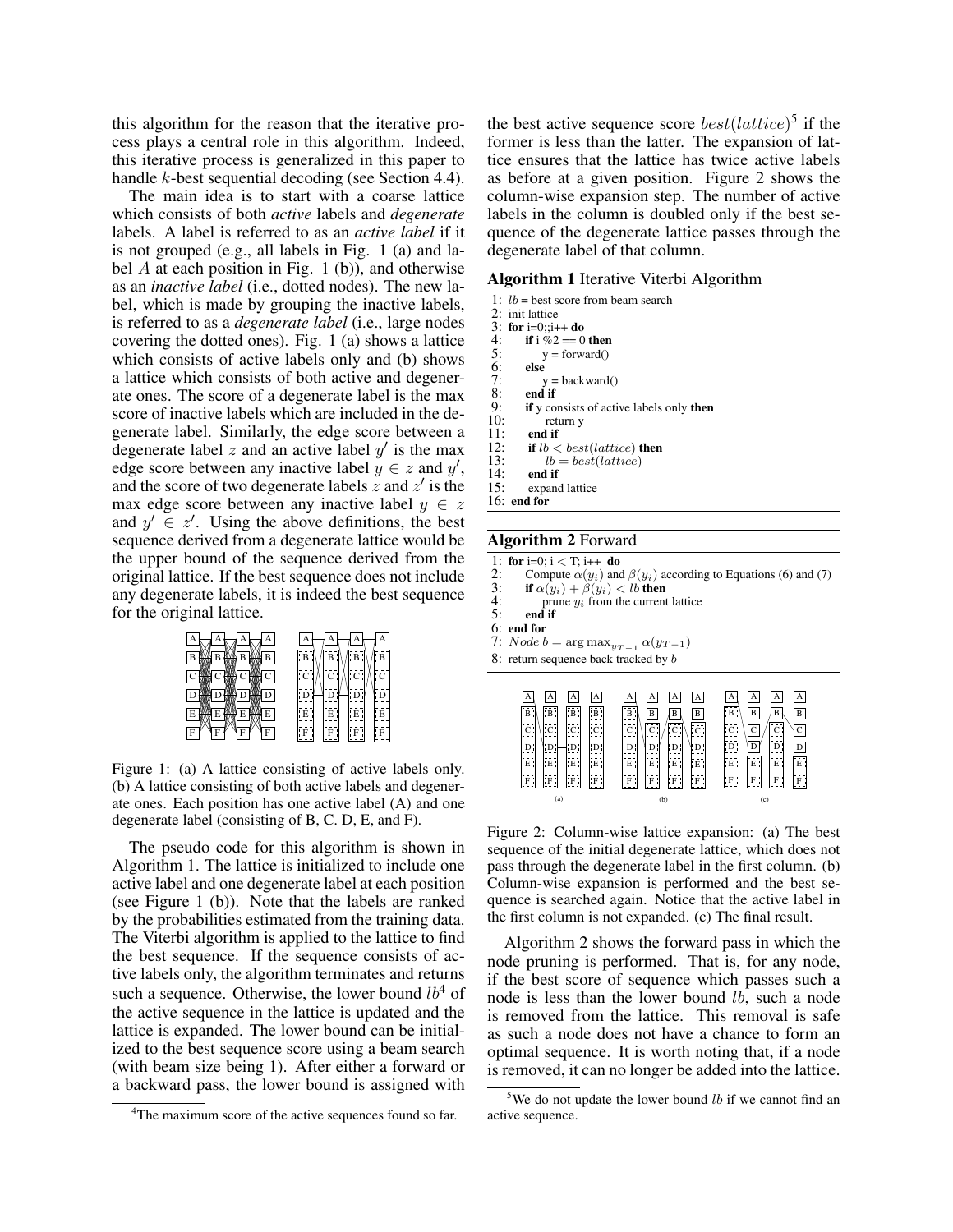This property ensures the efficiency of the iterative Viterbi algorithm. The backward pass is similar to the forward one and it is thus omitted.

The alternative calls of forward and backward passes (in Algorithm 1) ensure the alternative updating/lowering of node forward and backward scores, which makes the node pruning in either forward pass (see Algorithm 2) or backward pass more efficient. The lower bound *lb* is updated once in each iteration of the main loop in Algorithm 1. While the forward and backwards scores of nodes gradually decrease and the lower bound *lb* increases, more and more nodes are pruned.

The iterative Viterbi algorithm has computational complexity of T and  $TL^2$  for best and worst cases respectively. This can be proved as follows (Kaji et al., 2010). At the m-th iteration in Algorithm 1, iterative Viterbi decoding requires order of  $T4^m$  time because there are  $2^m$  active labels (plus one degenerate label). Therefore, it has  $\sum_{i=0}^{m} T4^i$  time complexity if it terminates at the  $m$ -th iteration. In the best case in which  $m = 0$ , the time complexity is T. In the worst case in which  $m = \lceil \log_2 L \rceil - 1$  ( $\lceil . \rceil$  is the ceiling function which maps a real number to the smallest following integer), the time complexity is order of  $TL^2$  because  $\sum_{i=0}^{\lceil \log_2 L \rceil - 1} T4^i < 4/3TL^2$ .

#### 3.3 1-Best Carpediem

Esposito and Radicioni (2009) have proposed a novel 1-best<sup>6</sup> sequential decoding algorithm, Car*pediem*, which attempts to open only necessary nodes in searching the best sequence in a given lattice. Carpediem has the complexity of  $TL \log L$  and  $TL^2$  for the best and worst cases respectively. We skip the description of this algorithm due to space limitations. Carpediem is used as a baseline in our experiments for decoding speed comparison.

#### 3.4 K-Best Viterbi

In order to produce k-best sequences, it is not enough to store 1-best label per node, as the  $k$ best sequences may include suboptimal labels. The k-best sequential decoding gives up this 1-best label memorization in the dynamic programming paradigm. It stores up to  $k$ -best labels which are necessary to form  $k$ -best sequences. The  $k$ -best Viterbi algorithm thus has the computational complexity of  $\overline{KT}L^2$  for both best and worst cases.

Once we store the  $k$ -best labels per node in a lattice, the k-best Viterbi algorithm calls either the forward or the backward passes just in the same way as the 1-best Viterbi decoding does. We can compute the k highest score at the end position  $T - 1$  and the corresponding  $k$ -best sequences.

### 3.5 K-Best Viterbi A\*

To our best knowledge the most efficient  $k$ -best sequence algorithm is the Viterbi A\* algorithm as shown in Algorithm 3. The algorithm consists of one forward pass and an A\* backward pass. The forward pass computes and stores the Viterbi forward scores, which are the best scores from the start to the current nodes. In addition, each node stores a *backlink* which points to its predecessor.

The major part of Algorithm 3 describes the backward A\* pass. Before describing the algorithm, we note that each node in the agenda represents a sequence. So the operations on nodes (push or pop) correspond to the operations on sequences. Initially, the L nodes at position  $T - 1$  are pushed to an agenda. Each of the L nodes  $n_i$ ,  $i = 0, \ldots, L - 1$ , represents a sequence. That is, node  $n_i$  represents the best sequence from the start to itself. The best of the L sequences is the globally best sequence. However, the *i*-th best,  $i = 2, \ldots, k$ , of the L sequence may not be the globally  $i$ -th best sequence. The priority of each node is set as the score of the sequence which is derived by such a node. The algorithm then goes to a loop of  $k$ . In each loop, the best node is popped off from the agenda and is stored in a set  $r$ . The algorithm adds alternative candidate nodes (or sequences) to the agenda via a double nested loop. The idea is that, when an optimal node (or sequence) is popped off, we have to push to the agenda all nodes (sequences) which are slightly worse than the just popped one. The interpretation of slightly worse is to replace one edge from the popped node (sequence). The slightly worse sequences can be found by the exact heuristic derived from the first Viterbi forward pass.

Figure 3 shows an example of the push operations for a lattice of  $T = 4$ ,  $Y = 4$ . Suppose an optimal node 2: $B$  (in red, standing for node  $B$  at position 2, representing the sequence of 0:A 1:D 2:B 3:C) is popped off, new nodes of 1:A, 1:B, 1:C and  $0:B$ ,  $0:C$  and  $0:D$  are pushed to the agenda according to the double nested for loop in Algorithm 3. Each of the pushed nodes represents a sequence, for example, node 1:B represents a sequence which consists of three parts: Viterb sequence from start to 1:B (0:C 1:B), 2:B and forward link of 2:B (3:C in this case). All of these pushed nodes (sequences) are served as candidates for the next agenda pop operation.

The algorithm terminates the loop once it has optimal  $k$  nodes. The  $k$ -best sequences can be derived by the  $k$  optimal nodes. This algorithm has

<sup>&</sup>lt;sup>6</sup>They did not provide  $k$ -best solutions.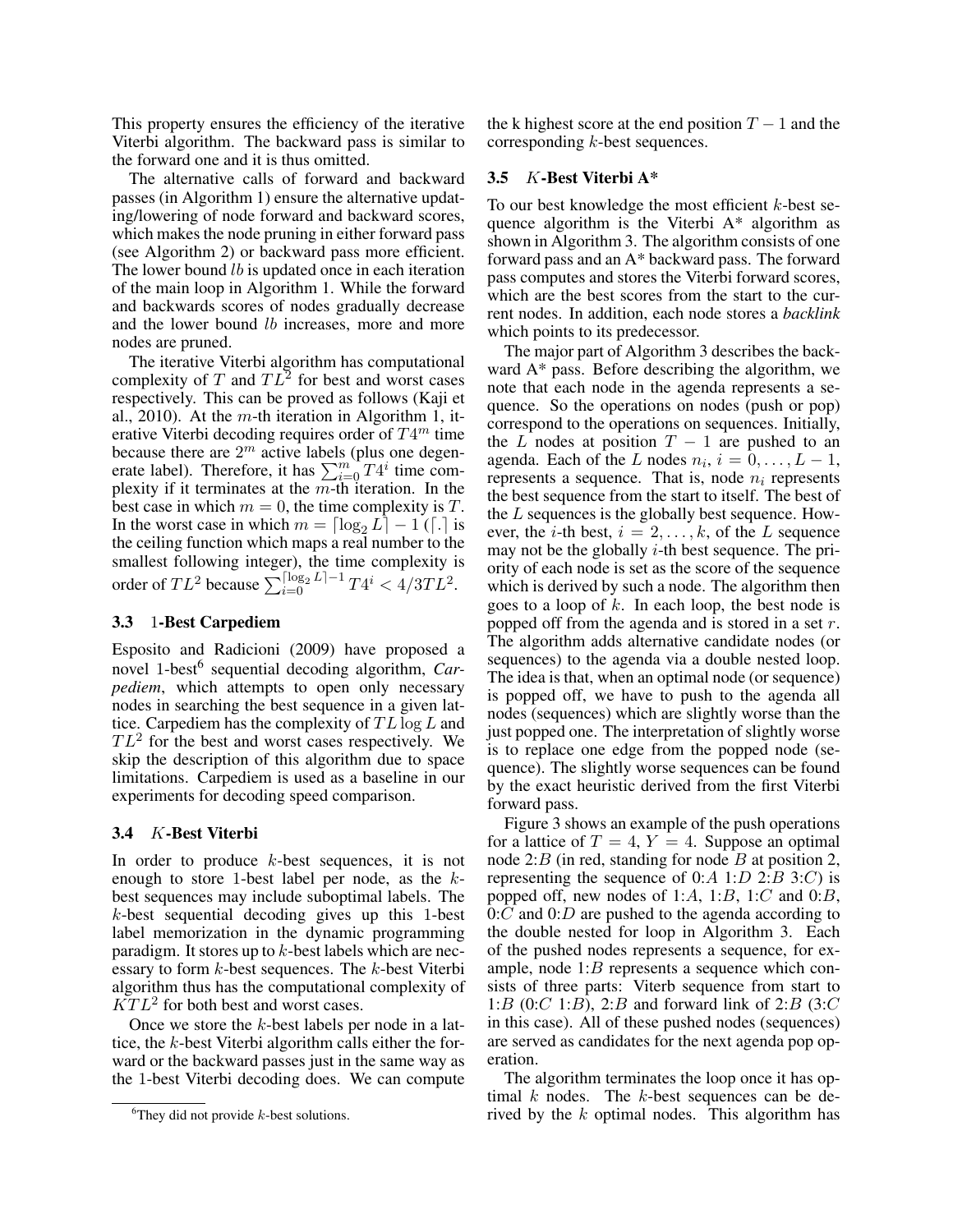

Figure 3: Alternative nodes push after popping an optimal node.

computation complexity of  $TL^2 + TL$  for both best and worst cases, with the first term accounting for Viterbi forward pass and the second term accounting for A\* backward process. The bottleneck is thus at the Viterbi forward pass.

**Algorithm 3** K-Best Viterbi  $A^*$  algorithm

```
1: forward()
2: push L best nodes to agenda q3: c = 04: r = \{\}5: while c < K do<br>6: Node n = q.p
6: Node n = q.pop()<br>7: r = r \cup n7: r = r \cup n<br>8: for i = n.
8: for i = n.t - 1; i \ge 0; i - - do<br>9: for i = 0; i < L; i + + do
9: for j = 0; j < L; j + + do<br>10: if j! = n. backlink. y the
10: if j! = n \cdot backlink \cdot y then<br>11: create new node s at pos
11: create new node s at position i and label j<br>12: s forwardlink = n
12: s.forwardlink = n<br>13: q.push(s)13: q.\text{push}(s)<br>14: end if
14: end if<br>15: end for
15: end for<br>16: n = n.
16: n = n.backlink<br>17: end for
17: end for<br>18: c++c + +19: end while
20: return K best sequences derived by r
```
#### 4 Proposed Algorithms

In this section, we propose A\* based sequential decoding algorithms that can efficiently handle datasets with a large number of labels. In particular, we first propose the A\* and the iterative A\* decoding algorithm for 1-best sequential decoding. We then extend the 1-best  $A^*$  algorithm to a k-best  $A^*$ decoding algorithm. We finally apply the iterative process to the Viterbi A\* algorithm, resulting in the *iterative Viterbi A\** decoding algorithm.

#### 4.1 1-Best A\*

A\*(Hart et al., 1968; Russell and Norvig, 1995), as a classic search algorithm, has been successfully applied in syntactic parsing (Klein and Manning, 2003; Pauls and Klein, 2009). The general idea of A\* is to consider labels  $y_t$  which are likely to result in the best sequence using a score f as follows.

$$
f(y) = g(y) + h(y),\tag{8}
$$

where  $q(y)$  is the score from start to the current node and  $h(y)$  is a heuristic which estimates the score from the current node to the target. A\* uses an agenda (based on the  $f$  score) to decide which nodes are to be processed next. If the heuristic satisfies the condition  $h(y_{t-1}) \ge e(y_{t-1}, y_t) + h(y_t)$ , then h is called *monotone* or *admissible*. In such a case, A\* is guaranteed to find the best sequence. We start with the naive (but admissible) heuristic as follows

$$
h(y_t) = \sum_{i=t+1}^{T-1} (\max n(y_i) + \max e(y_{i-1}, y_i)). \tag{9}
$$

That is, the heuristic of node  $y_t$  to the end is the sum of max edge scores between any two positions and max node scores per position. Similar to (Pauls and Klein, 2009) we explore the heuristic in different coarse levels. We apply the Viterbi backward pass to different degenerate lattices and use the Viterbi backward scores as different heuristics. Different degenerate lattices are generated from different iterations of Algorithm 1: The  $m$ -th iteration corresponds to a lattice of  $(2<sup>m</sup>+1)*T$  nodes. A larger m indicates a more accurate heuristic, which results in a more efficient A\* search (fewer nodes being processed). However, this efficiency comes with the price that such an accurate heuristic requires more computation time in the Viterbi backward pass. In our experiments, we try the naive heuristic and the following values of  $m: 0, 3, 6$  and 9.

In the best case,  $A^*$  expands one node per position, and each expansion results in the push of all nodes at next position to the agenda. The search is similar to the beam search with beam size being 1. The complexity is thus  $TL$ . In the worst case,  $A^*$ expands every node per position, and each expansion results in the push of all nodes at next position to the agenda. The complexity thus becomes  $TL^2$ .

#### 4.2 1-Best Iterative A\*

The iterative process as described in the iterative Viterbi decoding can be used to boost A\* algorithm, resulting in the *iterative A\** algorithm. For simplicity, we only make use of the naive heuristic in Equation  $(9)$  in the iterative  $A^*$  algorithm. We initialize the lattice with one active label and one degenerate label at each position (see Figure 1 (b)). We then run A\* algorithm on the degenerate lattice and get the best sequence. If the sequence is active we return it. Otherwise we expand the lattice in each iteration until we find the best active sequence. Similar to iterative Viterbi algorithm, iterative A\* has the complexity of T and  $TL^2$  for the best and worst cases respectively.

#### 4.3 K-Best A\*

The extension from 1-best  $A^*$  to k-best  $A^*$  is again due to the memorization of  $k$ -best labels per node.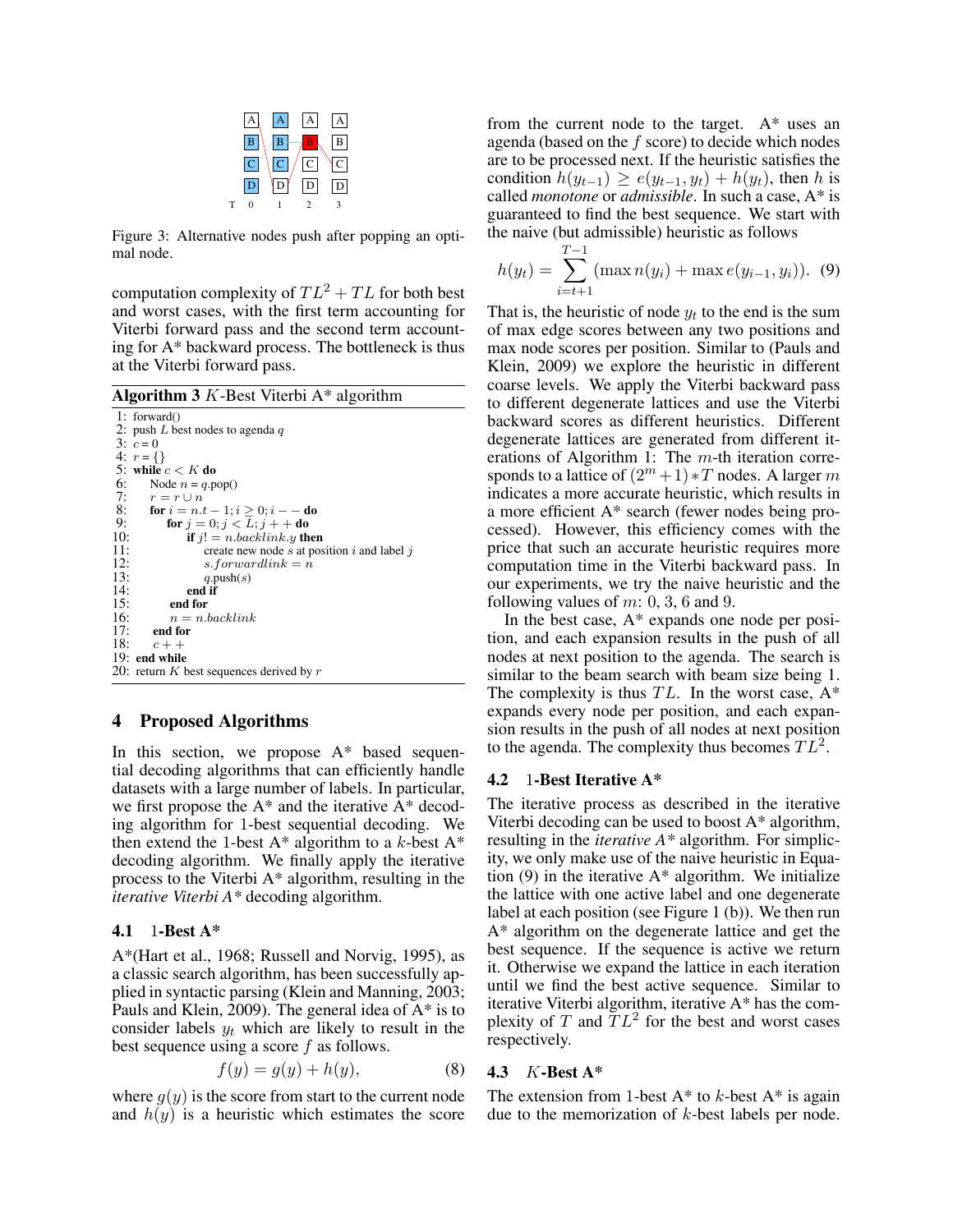|                      |             | 1-best decoding | $K$ -best decoding |              |  |
|----------------------|-------------|-----------------|--------------------|--------------|--|
|                      | best case   | worst case      | best case          | worst case   |  |
| beam                 | ŦL          | TΙ              | $\overline{KTL}$   | KT L         |  |
| Viterbi              | $TL^2$      | $TL^2$          | $KTL^2$            | $KTL^2$      |  |
| iterative Viterbi    | T           | $TL^2$          | N/A                | N/A          |  |
| Carpediem            | $TL \log L$ | $TL^2$          | N/A                | N/A          |  |
| $A^*$                | TL          | $TL^2$          | KTL                | $KTL^2$      |  |
| iterative A*         | T           | $TL^2$          | N/A                | N/A          |  |
| Viterbi A*           | N/A         | N/A             | $TL^2 + KTL$       | $TL^2 + KTL$ |  |
| iterative Viterbi A* | N/A         | N/A             | $T+KT$             | $TL^2 + KTL$ |  |

Table 1: Best case and worst case computational complexity of various decoding algorithms.

We use either the naive heuristic (Equation (9)) or different coarse level heuristics by setting  $m$  to be 0, 3, 6 or 9 (see Section 4.1). The first  $k$  nodes which are popped off the agenda can be used to back track the  $\overline{k}$ -best sequences. The  $k$ -best A\* algorithm has the computational complexity of  $KTL$  and  $KTL^2$ for best and worst cases respectively.

# 4.4 K-Best Iterative Viterbi A\*

We now present the  $k$ -best iterative Viterbi  $A^*$  algorithm (see Algorithm 4) which applies the iterative process to k-best Viterbi A\* algorithm. The major difference between 1-best iterative Viterbi A\* algorithm (Algorithm 1) and this algorithm is that the latter calls the  $k$ -best Vitebi A\* (Algorithm 3) after the best sequence is found. If the  $k$ -best sequences are all active, we terminate the algorithm and return the  $k$ -best sequences. If we cannot find either the best active sequence or the k-best active sequences, we expand the lattice to continue the search in the next iteration.

As in the iterative Viterbi algorithm (see Section 3.2), nodes are pruned at each position in forward or backward passes. Efficient pruning contributes significantly to speeding up decoding. Therefore, to have a tighter (higher) lower bound *lb* is important. We initialize the lower bound  $lb$  with the  $k$ -th best score from beam search (with beam size being  $k$ ) at line 1. Note that the beam search is performed on the original lattice which consists of L active labels per position. The beam search time is negligible compared to the total decoding time. At line 16, we update *lb* as follows. We enumerate the best active sequences backtracked by the nodes at position  $T - 1$ . If the current  $lb$  is less than the  $k$ -th active sequence score, we update the  $lb$  with the  $k$ -th active sequence score (we do not update *lb* if there are less than  $k$  active sequences). At line 19, we use the sequences returned from Viterbi A\* algorithm to update the lb in the same manner. To enable this update, we request the Viterbi A\* algorithm to return  $k', k' > k$ , sequences (line 10). A larger number of  $k'$  results in a higher chance to find the  $k$ -th active sequence,

which in turn offers a tighter (higher)  $lb$ , but it comes with the expense of additional time (the backward  $A^*$  process takes  $O(TL)$  time to return one more sequence). In experiments, we found the *lb* updates on line 1 and line 16 are essential for fast decoding. The updating of  $lb$  using Viterbi  $A^*$  sequences (line 19) can boost the decoding speed further. We experimented with different k' values ( $k' = nk$ , where n is an integer) and selected  $k' = 2k$  which results in the largest decoding speed boost.

Algorithm 4  $K$ -Best iterative Viterbi A\* algorithm

| 1: $lb = k$ -th best (original lattice)                        |  |
|----------------------------------------------------------------|--|
| 2: init lattice                                                |  |
| 3: for $i = 0$ ; ; $i + +$ do                                  |  |
| 4:<br>if $i\%2 == 0$ then                                      |  |
| 5:<br>$y = forward()$                                          |  |
| 6:<br>else                                                     |  |
| 7:<br>$y = backward()$                                         |  |
| 8:<br>end if                                                   |  |
| 9:<br><b>if</b> $y$ consists of active labels only <b>then</b> |  |
| 10:<br>$ys = k$ -best Viterbi A* (Algorithm 3)                 |  |
| 11:<br><b>if</b> ys consists of active sequences only then     |  |
| 12:<br>return $ys$                                             |  |
| 13:<br>end if                                                  |  |
| 14:<br>end if                                                  |  |
| 15:<br><b>if</b> $lb < k$ -th best(lattice) <b>then</b>        |  |
| 16:<br>$lb = k$ -th best(lattice)                              |  |
| 17:<br>end if                                                  |  |
| 18:<br>if $lb < k$ -th best $(ys)$ then                        |  |
| 19:<br>$lb = k$ -th best $(ys)$                                |  |
| 20:<br>end if                                                  |  |
| 21:<br>expand lattice                                          |  |
| $22:$ end for                                                  |  |
|                                                                |  |

### 5 Experiments

We compare aforementioned 1-best and k-best sequential decoding algorithms using five datasets in this section.

### 5.1 Experimental setting

We apply 1-best and k-best sequential decoding algorithms to five NLP tagging tasks: Penn TreeBank (PTB) POS tagging, CoNLL2000 joint POS tagging and chunking, CoNLL 2003 joint POS tagging, chunking and named entity tagging, HPSG supertagging (Matsuzaki et al., 2007) and a search query named entity recognition (NER) dataset. We used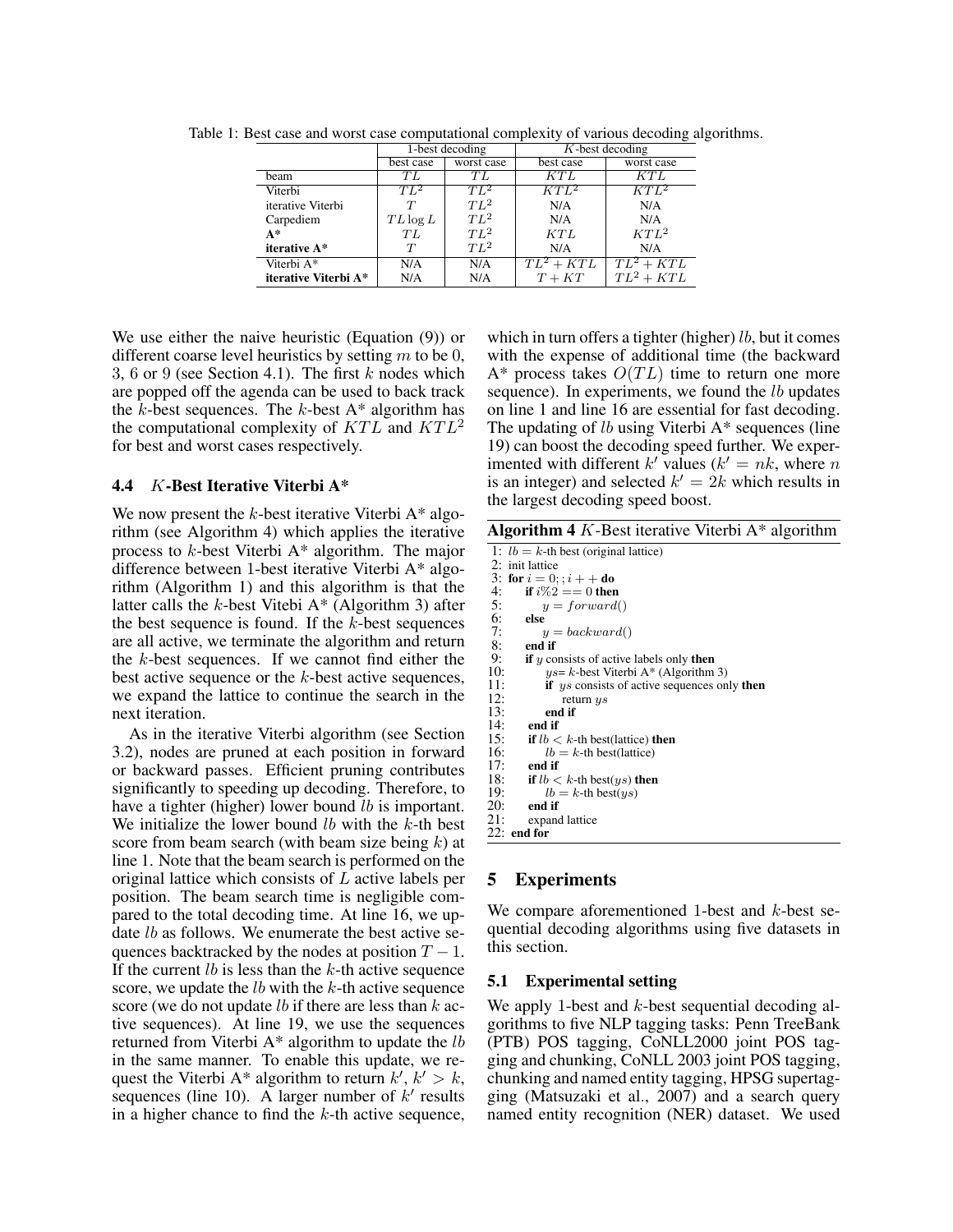sections 02-21 of PTB for training and section 23 for testing in POS task. As in (Kaji et al., 2010), we combine the POS tags and chunk tags to form joint tags for CoNLL 2000 dataset, e.g., NN|B-NP. Similarly we combine the POS tags, chunk tags, and named entity tags to form joint tags for CoNLL 2003 dataset, e.g., PRP\$|I-NP|O. Note that by such tag joining, we are able to offer different tag decodings (for example, chunking and named entity tagging) simultaneously. This indeed is one of the effective approaches for joint tag decoding problems. The search query NER dataset is an in-house annotated dataset which assigns semantic labels, such as *product*, *business* tags to web search queries.

Table 2 shows the training and test sets size (sentence #), the average token length of test dataset and the label size for the five datasets. POS and supertag datasets assign tags to tokens while CoNLL 2000 , CoNLL 2003 and search query datasets assign tags to phrases. We use the standard BIO encoding for CoNLL 2000, CoNLL 2003 and search query datasets.

Table 2: Training and test datasets size, average token length of test set and label size for five datasets.

|              | training # | test# | token length | label size |
|--------------|------------|-------|--------------|------------|
| <b>POS</b>   | 39831      | 2415  | 23           | 45         |
| CoNLL2000    | 8936       | 2012  | 23           | 319        |
| CoNLL2003    | 14987      | 3684  | 12           | 443        |
| Supertag     | 37806      | 2291  | 22           | 2602       |
| search query | 79569      | 6867  |              | 323        |

Due to the long CRF training time (days to weeks even for stochastic gradient descent training) for these large label size datasets, we choose the perceptron algorithm for training. The models are averaged over 10 iterations (Collins, 2002). The training time takes minutes to hours for all datasets. We note that the selection of training algorithm does not affect the decoding process: the decoding is identical for both CRF and perceptron training algorithms. We use the common features which are adopted in previous studies, for example (Sha and Periera, 2003). In particular, we use the unigrams of the current and its neighboring words, word bigrams, prefixes and suffixes of the current word, capitalization, all-number, punctuation, and tag bigrams for POS, CoNLL2000 and CoNLL 2003 datasets. For supertag dataset, we use the same features for the word inputs, and the unigrams and bigrams for gold POS inputs. For search query dataset, we use the same features plus gazetteer based features.

### 5.2 Results

We report the token accuracy for all datasets to facilitate comparison to previous work. They are 97.00, 94.70, 95.80, 90.60 and 88.60 for POS, CoNLL 2000, CoNLL 2003, supertag, and search query respectively. We note that all decoding algorithms as listed in Section 3 and Section 4 are exact. That is, they produce exactly the same accuracy. The accuracy we get for the first four tasks is comparable to the state-of-the-art. We do not have a baseline to compare with for the last dataset as it is not publicly available<sup>7</sup>. Higher accuracy may be achieved if more task specific features are introduced on top of the standard features. As this paper is more concerned with the decoding speed, the feature engineering is beyond the scope of this paper.

Table 3 shows how many iterations in average are required for iterative Viterbi and iterative Viterbi A\* algorithms. Although the max iteration size is bounded to  $\lceil \log_2 L \rceil$  for each position (for example, 9 for CoNLL 2003 dataset), the total iteration number for the whole lattice may be greater than  $\lceil \log_2 L \rceil$  as different positions may not expand at the same time. Despite the large number of iterations used in iterative based algorithms (especially iterative Viterbi A\* algorithm), the algorithms are still very efficient (see below).

Table 3: Iteration numbers of iterative Viterbi and iterative Viterbi A\* algorithms for five datasets.

|               | POS  | CoNLL2000 | CoNLL2003 | Supertag | search query |
|---------------|------|-----------|-----------|----------|--------------|
| iter Viter    | 6.32 | 8.76      | 9.18      | 10.63    | 0.71         |
| iter Viter A* | 4.42 | 16.40     | 15.41     | 8.62     | 9.48         |

Table 4 and 5 show the decoding speed (sentences per second) of 1-best and 5-best decoding algorithms respectively. The proposed decoding algorithms and the largest decoding speeds across different decoding algorithms (other than beam) are highlighted in bold. We exclude the time for feature extraction in computing the speed. The beam search decoding is also shown as a baseline. We note that beam decoding is the only approximate decoding algorithm in this table. All other decoding algorithms produce exactly the same accuracy, which is usually much better than the accuracy of beam decoding.

For 1-best decoding, iterative Viterbi always outperforms other ones. A\* with a proper heuristic denoted as  $A^*$  (*best*), that is, the best  $A^*$  using naive heuristic or the values of  $m$  being 0, 3, 6 or 9 (see Section 4.1), can be the second best choice (except for the POS task), although the gap between iterative Viterbi and A\* is significant. For example, for CoNLL 2003 dataset, the former can decode 2239 sentences per second while the latter only decodes 225 sentences per second. The iterative process successfully boosts the decoding speed of iterative Viterbi compared to Viterbi, but it slows down the decoding speed of iterative A\* compared

 $7$ The lower accuracy is due to the dynamic nature of queries: many of test query tokens are unseen in the training set.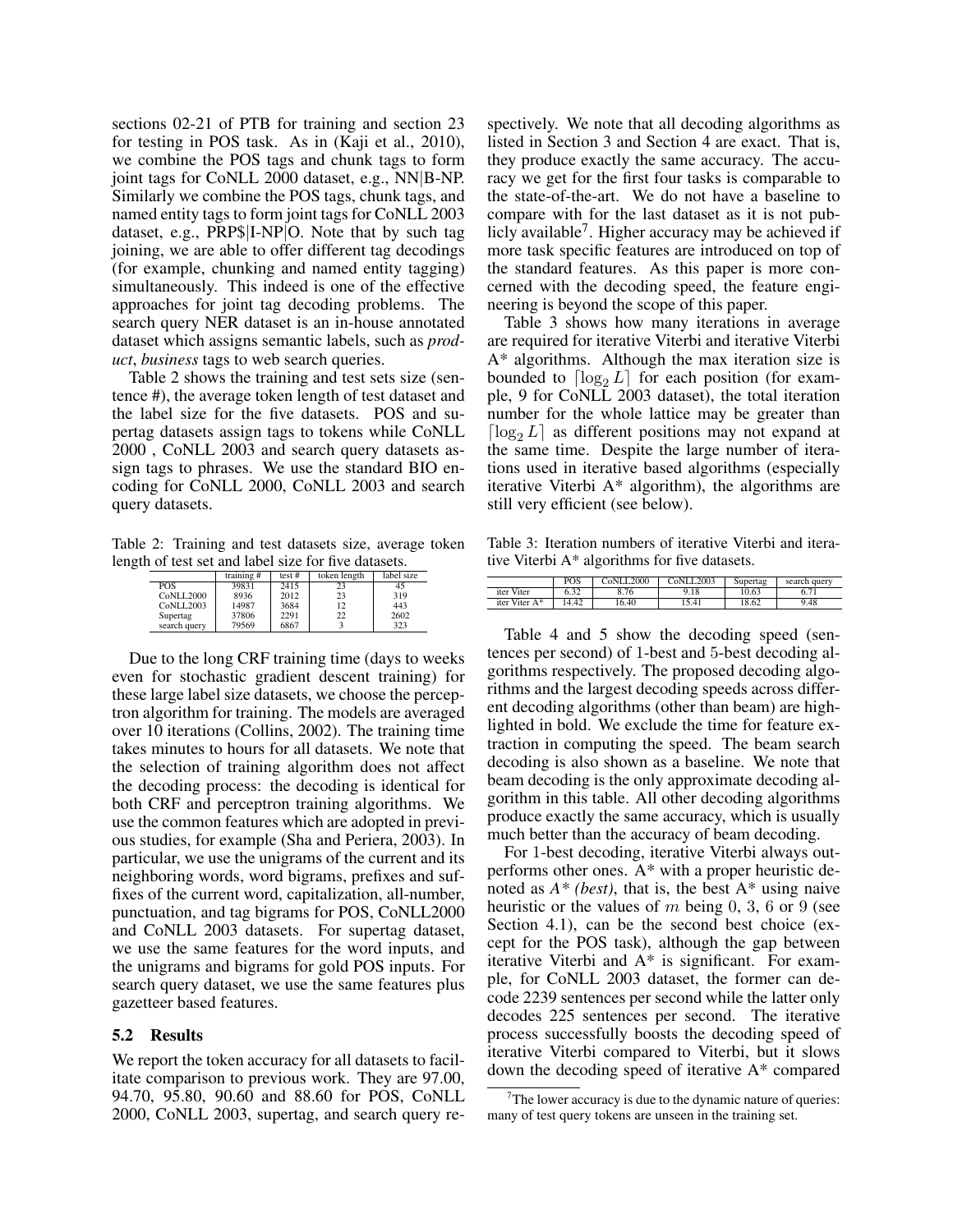to A\*(best). This is because in the Viterbi case, the iterative process has a node pruning procedure, while it does not have such pruning in  $A^*(best)$ algorithm. Take CoNLL 2003 data as an example, the removal of the pruning slows down the 1 best iterative Viterbi decoding from 2239 to 604 sentences/second. Carpediem algorithm performs poorly in four out of five tasks. This can be explained as follows. The Carpediem implicitly assumes that the node scores are the dominant factors to determine the best sequence. However, this assumption does not hold as the edge scores play an important role.

For 5-best decoding, k-best Viterbi decoding is very slow. A\* with a proper heuristic is still slow. For example, it only reaches 11 sentences per second for CoNLL 2003 dataset. The classic Viterbi A\* can usually obtain a decent decoding speed, for example, 40 sentences per second for CoNLL 2003 dataset. The only exception is supertag dataset, on which the Viterbi A\* decodes 0.1 sentence per second while the A\* decodes 3. This indicates the scalability issue of Viterbi A\* algorithm for datasets with more than one thousand labels. The proposed iterative Viterbi  $A^*$  is clearly the winner. It speeds up the Viterbi A\* to factors of 4, 7, 360, and 3 for CoNLL 2000, CoNLL 2003, supertag and query search data respectively. The decoding speed of iterative Viterbi A\* can even be comparable to that of beam search.

Figure 4 shows  $k$ -best decoding algorithms decoding speed with respect to different  $k$  values for CoNLL 2003 data . The Viterbi A\* and iterative Viterbi A\* algorithms are significantly faster than the Viterbi and A\*(best) algorithms. Although the iterative Viterbi A\* significantly outperforms the Viterbi A\* for  $k < 30$ , the speed of the former converges to the latter when  $k$  becomes 90 or larger. This is expected as the  $k$ -best sequences span over the whole lattice: the earlier iteration in iterative Viterbi  $A^*$  algorithm cannot provide the k-best sequences using the degenerate lattice. The overhead of multiple iterations slows down the decoding speed compared to the Viterbi A\* algorithm.



Figure 4: Decoding speed of  $k$ -best decoding algorithms for various k for CoNLL 2003 dataset.

### 6 Related work

The Viterbi algorithm is the only exact algorithm widely adopted in the NLP applications. Esposito and Radicioni (2009) proposed an algorithm which opens necessary nodes in a lattice in searching the best sequence. The staggered decoding (Kaji et al., 2010) forms the basis for our work on iterative based decoding algorithms. Apart from the exact decoding, approximate decoding algorithms such as beam search are also related to our work. Tsuruoka and Tsujii (2005) proposed easiest-first deterministic decoding. Siddiqi and Moore (2005) presented the parameter tying approach for fast inference in HMMs. A similar idea was applied to CRFs as well (Cohn, 2006; Jeong, 2009). We note that the exact algorithm always guarantees the optimality which cannot be attained in approximate algorithms.

In terms of k-best parsing, Huang and Chiang (2005) proposed an efficient algorithm which is similar to the  $k$ -best Viterbi  $A^*$  algorithm presented in this paper. Pauls and Klein (2009) proposed an algorithm which replaces the Viterbi forward pass with an A\* search. Their algorithm optimizes the Viterbi pass, while the proposed iterative Viterbi A\* algorithm optimizes both Viterbi and A\* passes.

This paper is also related to the coarse to fine PCFG parsing (Charniak et al., 2006) as the degenerate labels can be treated as coarse levels. However, the difference is that the coarse-to-fine parsing is an approximate decoding while ours is exact one. In terms of different coarse levels of heuristic used in A\* decoding, this paper is related to the work of hierarchical A\* framework (Raphael, 2001; Felzenszwalb et al., 2007). In terms of iterative process, this paper is close to (Burkett et al., 2011) as both exploit the search-and-expand approach.

#### 7 Conclusions

We have presented and evaluated the A<sup>\*</sup> and iterative A\* algorithms for 1-best sequential decoding in this paper. In addition, we proposed  $A^*$  and iterative Viterbi  $A^*$  algorithm for k-best sequential decoding.  $K$ -best Iterative  $A^*$  algorithm can be several times or orders of magnitude faster than the state-of-theart k-best decoding algorithm. It makes real-time large-scale tagging applications with thousands of labels feasible.

#### Acknowledgments

We wish to thank Yusuke Miyao and Nobuhiro Kaji for providing us the HPSG Treebank data. We are grateful for the invaluable comments offered by the anonymous reviewers.